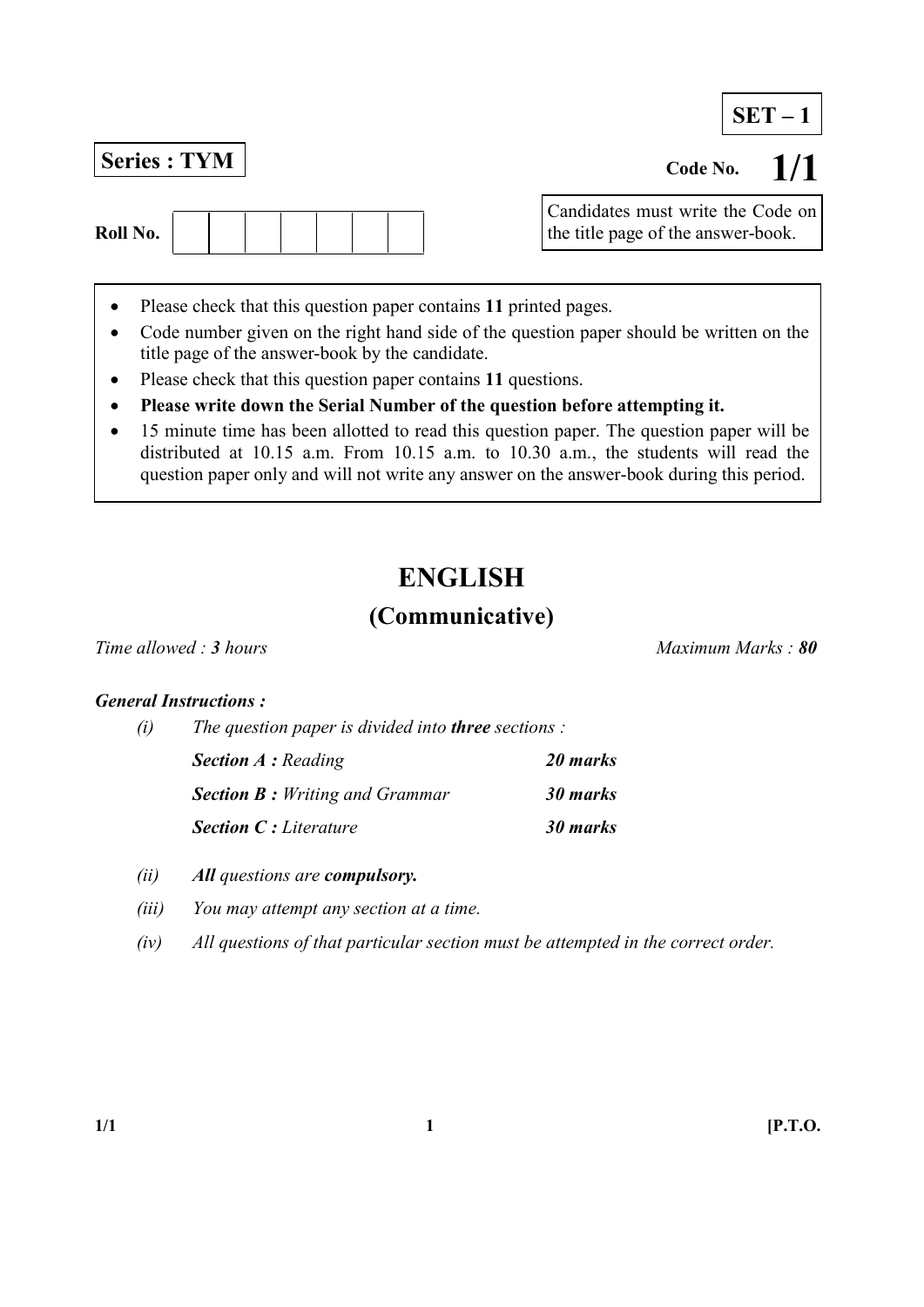## SECTION – A

### (Reading) 20

#### Globalization

 Globalization is the way to open businesses, improve technological growth, economy, etc, at the international level for all countries. It is the way in which manufacturers and producers of the products or goods sell their products globally without any restriction. It provides huge profits to the businessmen as they get low cost labour in poor countries easily. It provides a big opportunity to the companies to deal with the worldwide market.

 Globalization helps to consider the whole world as a single market. Traders are extending their areas of business by treating the world as a global village. Earlier till the 1990s, there was a restriction on importing certain products which were already manufactured in India like agricultural products, engineering goods, food items and toiletries. However, during the 1990s there was a pressure from the rich countries on the poor and developing countries to allow them to spread their businesses by opening their markets. In India the globalization and liberalization process was started in 1991.

 After many years, globalization brought about a major revolution in the Indian market when multinational brands came to India and started delivering a wide range of quality products at cheap prices. Prices of good quality products came down because of the cutthroat competition in the market.

 Globalization and liberalization of the businesses in India have flooded the market with quality foreign products but has affected the local Indian industries adversely to a great extent resulting in the job loss to poor and uneducated workers. Globalization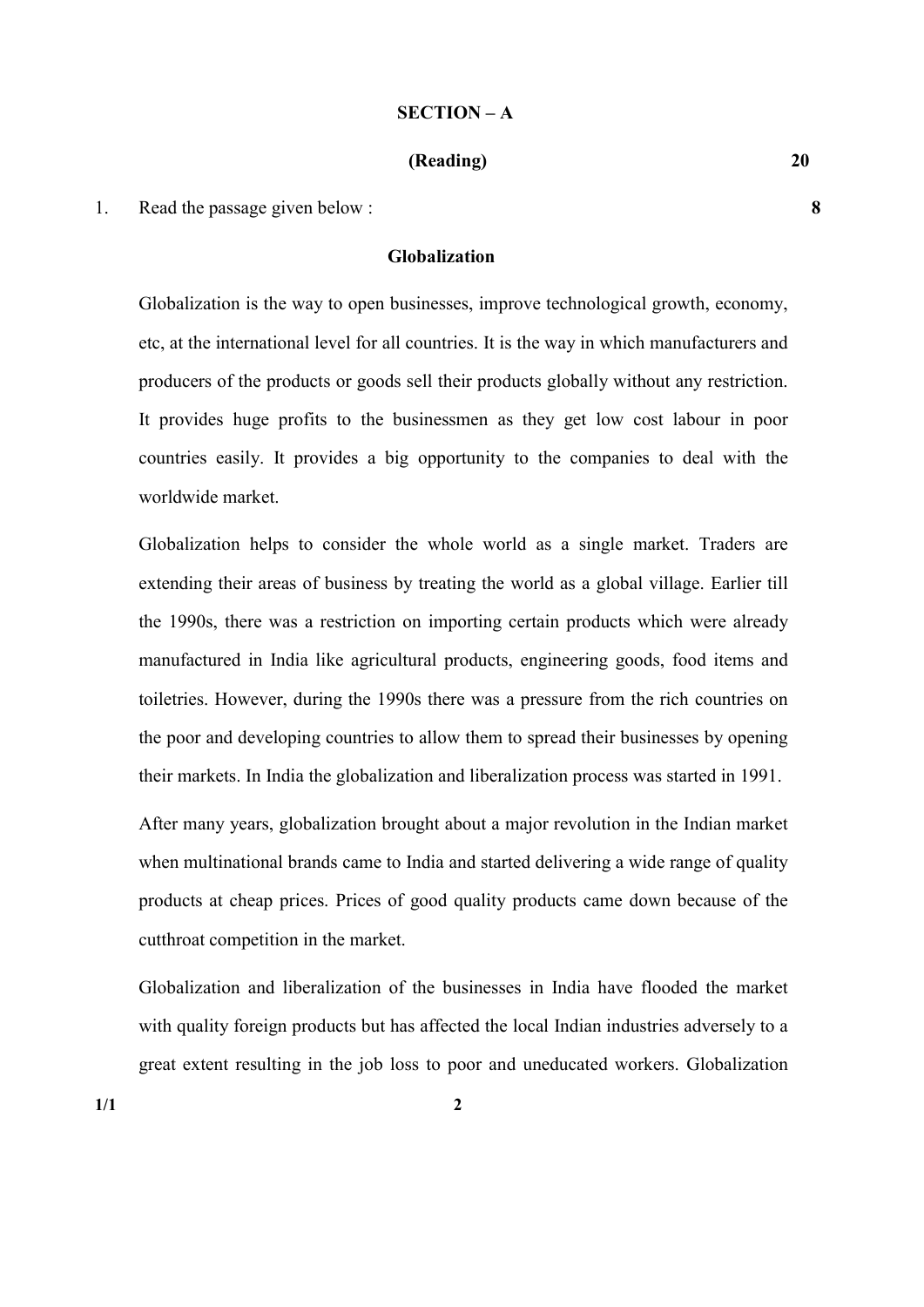has been a bonanza for the consumers, however, a loss to the small-scale Indian producers.

 Globalization has had some very positive effects on the Indian consumer in all sectors of society. It has affected the Indian students and education sector to a great extent by making study books and a lot of information available over the internet. Collaboration of foreign universities with the Indian universities has brought about a huge change in the field of education.

 Globalization of trade in the agricultural sector has brought varieties of quality seeds which have disease resistance property. However, it is not good for the poor Indian farmers because the seeds and agricultural technologies are costly.

 It has brought about a huge revolution in the employment sector by the spread of businesses like cottage, handloom, carpet, artisan carving, ceramic, jewellery, and glassware etc.

Attempt any eight of the following questions :  $1 \times 8 = 8$ 

- (a) What is globalization ?
- (b) Write any two advantages of globalization.
- (c) What was the pressure from the rich countries in the 1990's ?
- (d) What is the effect of multinational brands entering the Indian market ?
- (e) How are the prices of quality products affected due to globalization ?
- (f) How have the foreign products affected the local industry adversely ?
- (g) What has been the impact of globalization on the Indian students ?
- (h) Why has globalization had a negative effect on the poor Indian farmer ?
- (i) How has the cottage industry benefited from globalization ?

 $1/1$   $3$   $[P.T.O.$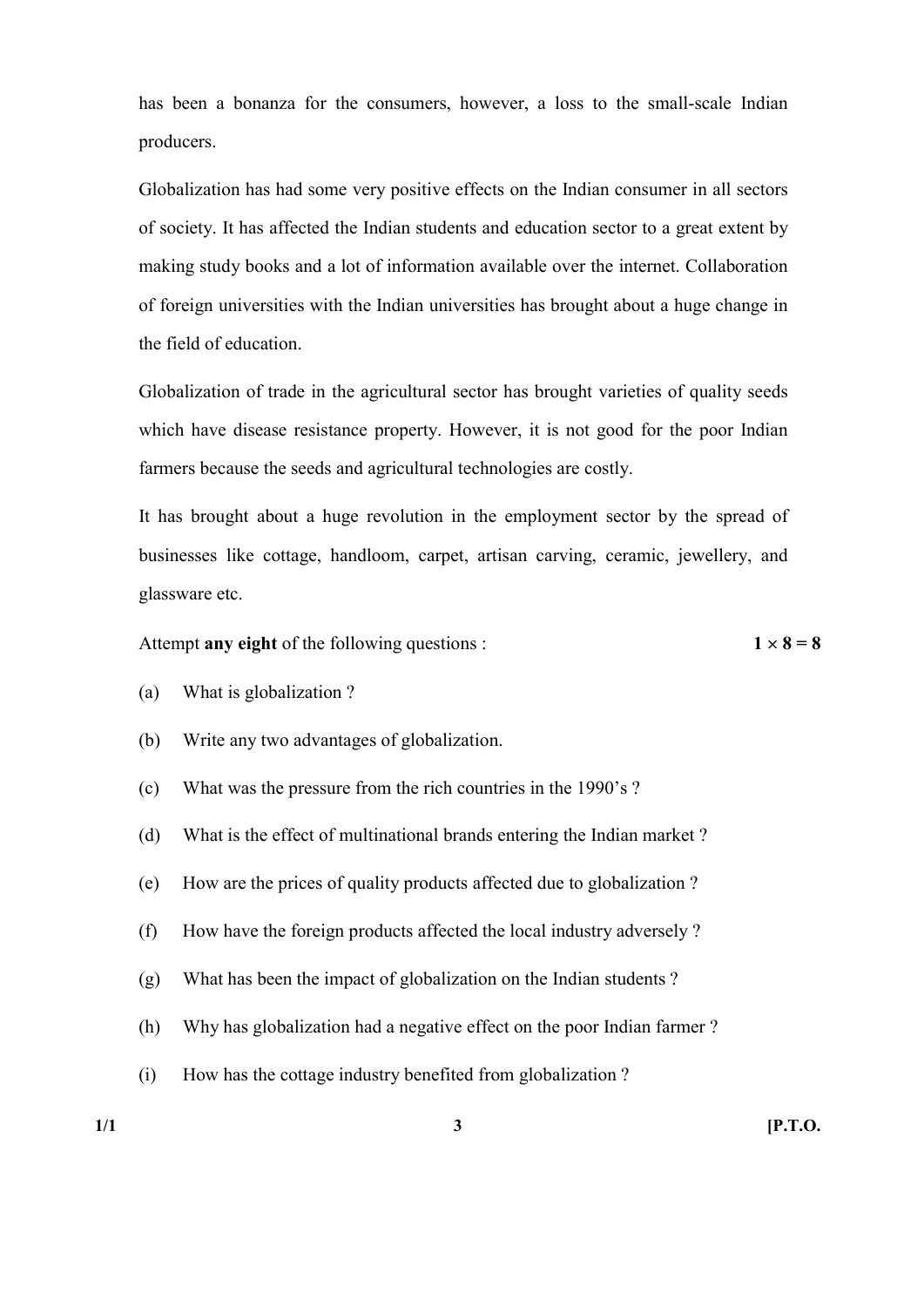Everybody wants to succeed in life. For some, success means achieving whatever they desire or dream. For many it is the name, fame and social position. Whatever be the meaning of success, it is success which makes a man popular.

 All great men have been successful. They are remembered for their great achievements. But it is certain that success comes to those who are sincere, hardworking, loyal and committed to their goals.

 Success has been man's greatest motivation. It is very important for all. Success has a great effect on life. It brings pleasure and pride. It gives a sense of fulfilment. It means all-around development. Everybody hopes to be successful in life. But success smiles on those who have a proper approach, planning, vision and stamina. A proper and timely application of all these things is bound to bear fruit. One cannot be successful without cultivating these certain basic things in life. It is very difficult to set out on a journey without knowing one's goals and purposes. Clarity of the objective is a must to succeed in life. A focused approach with proper planning is certain to bring success. Indecision and insincerity are big obstacles on the path to success.

 One should have the capability, capacity and resources to turn one's dreams into reality. Mere desire cannot bring you success. The desire should be weighed against factors like capability and resources. This is the basic requirement of success. The next important thing is the eagerness, seriousness and the urge to be successful. It is the driving force which decides the success. It is the first step on the ladder of success.

 One needs to pursue one's goals with all one's sincerity and passion. One should always be in high spirit. Lack of such spirit leads to an inferiority complex which is a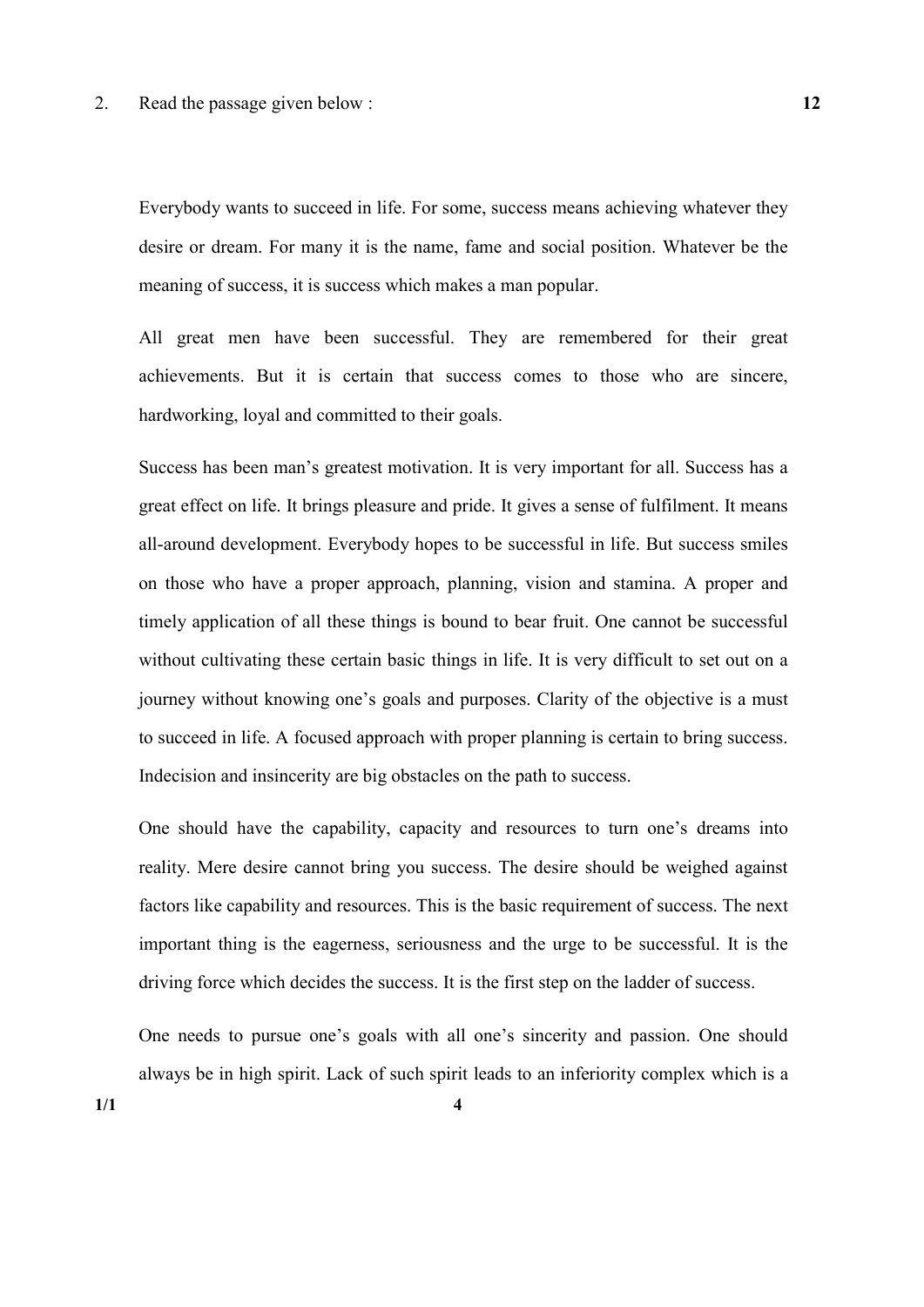big obstruction on the path to success. Time is also a deciding factor. Only the punctual and committed have succeeded in life. Lives of great men are examples of this. They had all these qualities in plenty which helped them rise to the peak of success.

 Hard labour is one of the basic requirements of success. There is no substitute for hard labour. It alone can take one to the peak of success. Every success has a ratio of five percent inspiration and ninety-five percent perspiration. It is the patience, persistence and perseverance which play a decisive role in achieving success. Failures are the pillars of success as they are our stepping-stones and we must get up and start again and be motivated.

- 2.1. On the basis of your reading of the passage, answer any four of the following questions in 30-40 words each :  $2 \times 4 = 8$ 
	- (a) To whom does success come certainly ?
	- (b) What are the basic things in life we need to achieve success ?
	- (c) What did great men have in plenty to rise to the peak of success ? Give any two examples.
	- (d) What is the one basic requirement of success ?
	- (e) Explain : "Failures are pillars of success."
- 2.2 On the basis of your reading of the passage, fill in any two of the following blanks with appropriate words/phrase :  $1 \times 2 = 2$ 
	- (a) plays a decisive role in achieving success.
	- (b) Goals have to be pursued with \_\_\_\_\_\_\_\_\_ and \_\_\_\_\_\_\_\_.
	- (c) Ratio of success is \_\_\_\_\_\_\_\_\_ inspiration.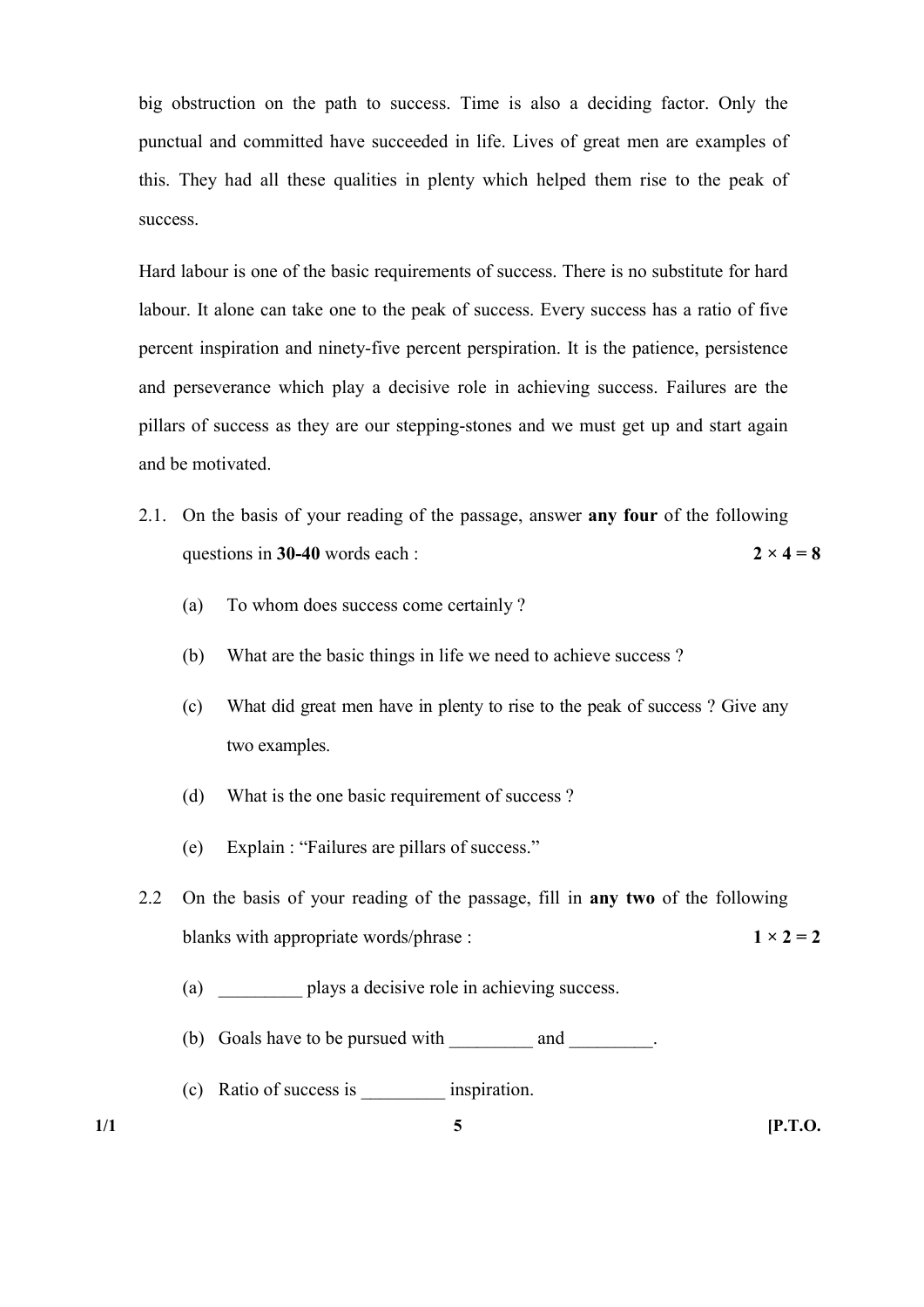- 2.3 Find out the words from the passage that mean the same as the following : (any two)  $1 \times 2 = 2$ 
	- (a) endurance (para 2)
	- (b) obstruction (para 4)
	- (c) motivation (para 5)

#### SECTION – B

## (Writing) 30

3. Two main parks in your locality have suffered from neglect on the part of local authorities. They have virtually been taken over by undesirable elements. As a result the residents have stopped going to the parks.

Write a letter in 100-120 words to the editor of a local newspaper expressing your concern about the problems the neglect has created and suggest measures to reclaim the parks for children. You are Gautam/Gauri 2, Gobind Enclave, Meerut. 8

#### OR

 You intend to join coaching classes at International Coaching Center situated in Raipur. The institute specializes in teaching science to classes  $XI - XII$ . Write a letter of enquiry in 100-120 words addressed to the Administrator incharge of the institute seeking clarification about the timings, duration, staff, transport and other necessary details for joining the institute. You are Rajesh/Rajni 2, Library Road Jabalpur.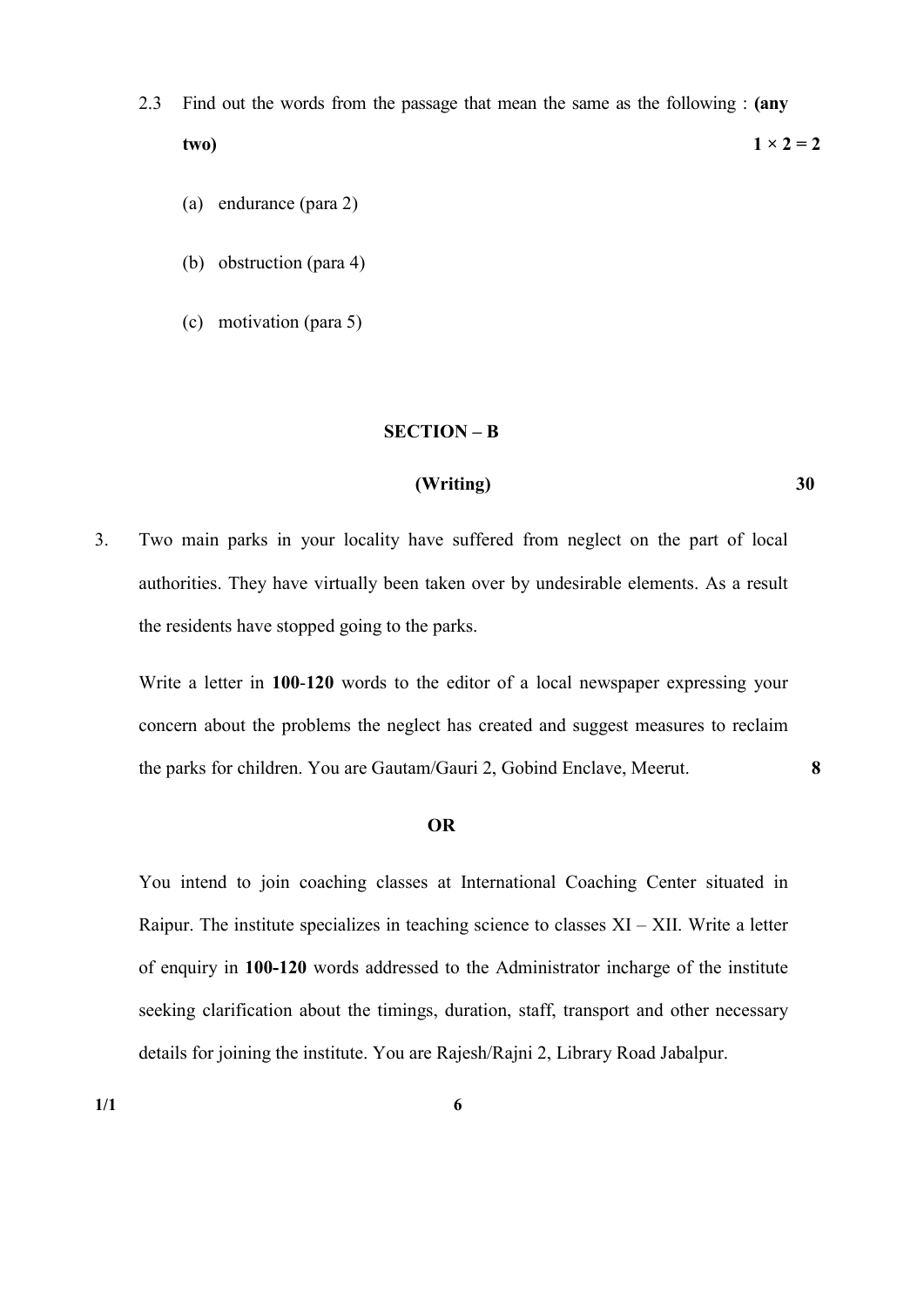4. In 200-250 words write a story based on the input given below : 10

Two teams – in the playground – whistle blew – match about to begin – the two captains looked tense – suddenly there was a commotion.

#### OR

A long wait for the bus – people impatient – a large crowd – a lot of confusion – felt the pocket being touched – looked around – caught the hand – and  $\dots$ 

- 5. Fill in any four of the blanks in the sentences given below choosing the most appropriate options from the ones that follow. Write the answers in your answer-sheet against the correct blank numbers :  $1 \times 4 = 4$ 
	- (A) Concentration is (a) by alertness.
	- (B) Effective speaking (b) on effective listening.
	- (C) Economic growth (c) attitudes and lifestyle.
	- (D) The environment has always (d) \_\_\_\_\_\_\_\_\_\_\_ in control of our destiny.
	- (E) They believe that logic (e) \_\_\_\_\_\_\_\_\_\_ no place in faith.

| (a) | (i)               | help      |      | $(ii)$ will help               | $(iii)$ helps  | (iv) helped    |
|-----|-------------------|-----------|------|--------------------------------|----------------|----------------|
| (b) | (i)               | depends   | (ii) | depend                         | (iii) depended | (iv) depending |
| (c) | (i)               | change    |      | (ii) will change (iii) changes |                | (iv) changed   |
|     | $(d)$ $(i)$       | <i>is</i> | (ii) | be                             | $(iii)$ been   | $(iv)$ was     |
| (e) | $\left( i\right)$ | has       | (i)  | have                           | $(iii)$ had    | (iv) having    |

 $1/1$  [P.T.O.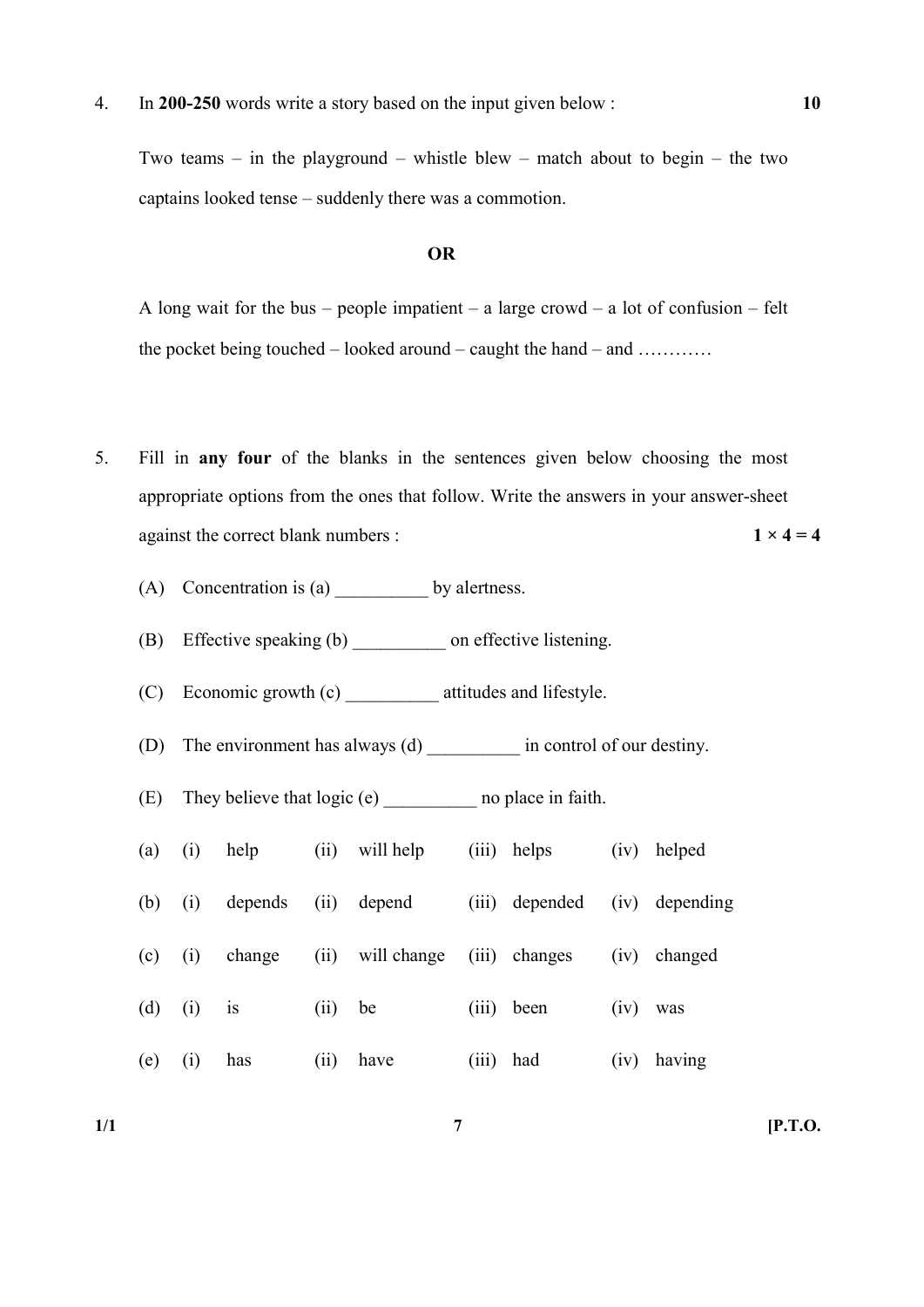6. In the following paragraph one word has been omitted in each line. Write the missing words in any four lines of the given paragraph, along with the words that come before and the words that come after it in the space provided.  $1 \times 4 = 4$ 

|                                       |     | Word<br>before | <b>Missing</b><br>word | Word<br>after |
|---------------------------------------|-----|----------------|------------------------|---------------|
| Most the people                       |     | most           | of                     | the           |
| are annoyed passwords.                | (a) |                |                        |               |
| They have many remember.              | (b) |                |                        |               |
| On any given day are                  | (c) |                |                        |               |
| bound forget them.                    | (d) |                |                        |               |
| This creates difficulties the people. | (e) |                |                        |               |

7. Rearrange any four of the following word clusters to make meaningful sentences :  $1 \times 4 = 4$ 

- (a) very exciting / can be / new country / travelling to / a
- (b) it / a lot of / before / actually requires / the visit / preparation
- (c) option / is / light / travelling / best / the
- (d) also need / we / the local weather / in mind / to / keep
- (e) always / enriched / we / return / experience / the / with
- $1/1$  8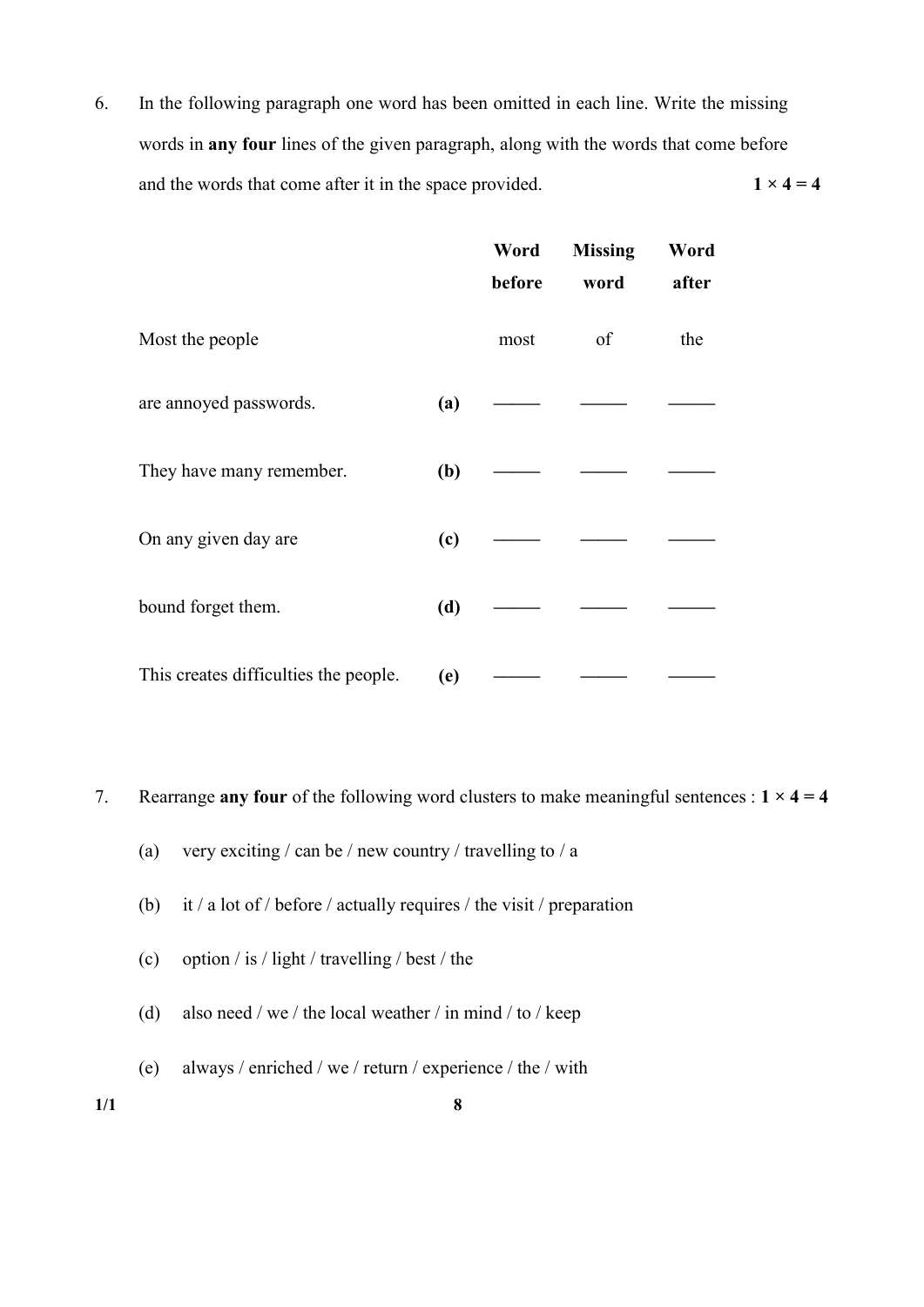### SECTION – C

# (Literature) 30

8. Read the extract given below and answer the questions that follow :  $1 \times 4 = 4$ 

But speak all good you can devise of Caesar,

And say you do it by our permission;

….. ….. ….. …..

- (a) Identify the speaker.
- (b) Who is being granted permission ?
- (c) What is the speaker afraid of ?
- (d) What opinion do you form of the speaker ?

## OR

"You must make your public happier :

Give them something, sharper, snappier.

We must aim for better billings."

- (a) Identify the speaker of the above lines.
- (b) Who does 'we' refer to ?
- (c) What must be done for 'better billings' ?
- (d) What trait of the speaker's character is revealed through the above lines ?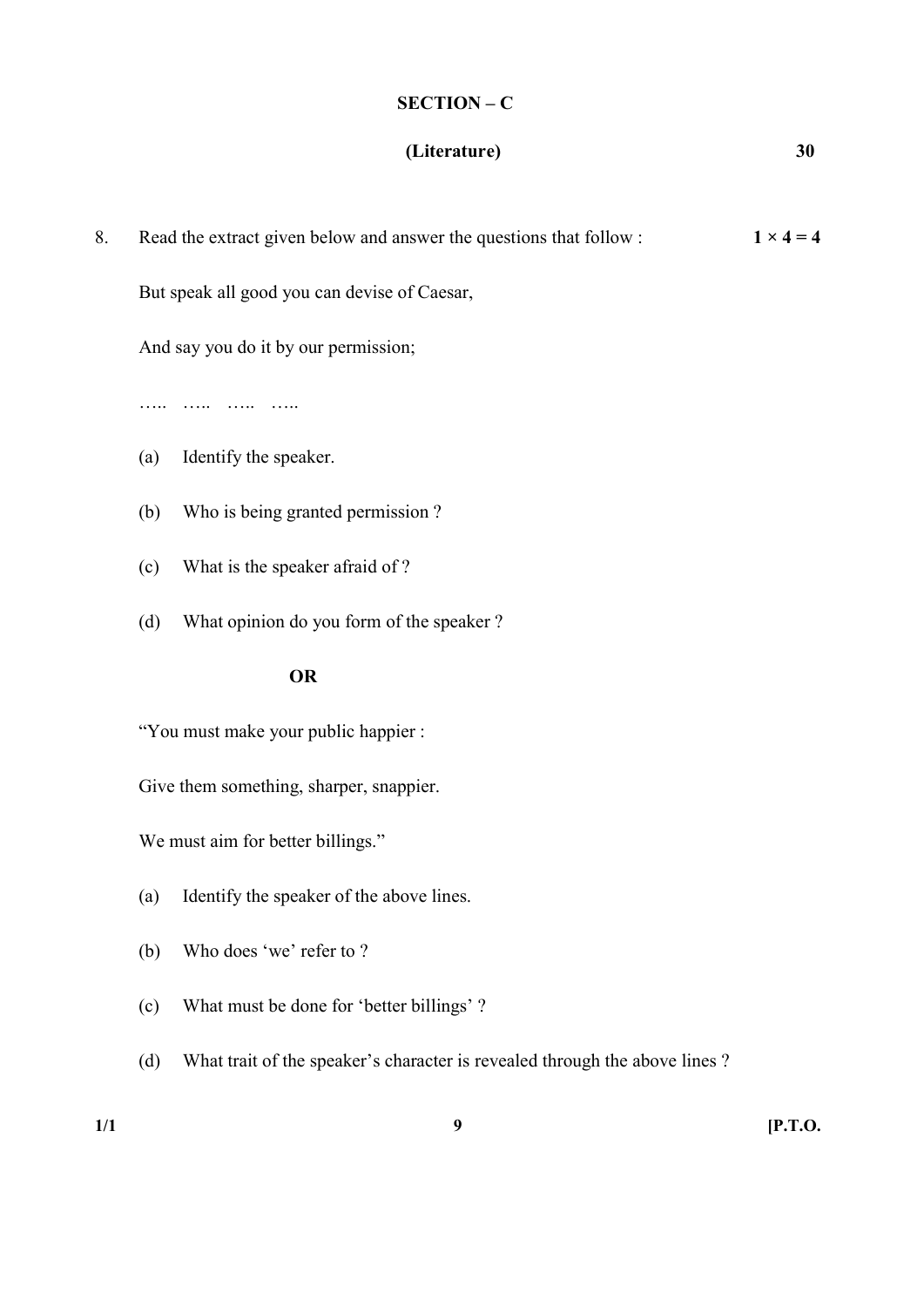- 9. Answer any four of the following questions in 30-40 words each :  $2 \times 4 = 8$ 
	- (a) In the story "Shady Plot", why did Helen appear in bits and pieces ?
	- (b) What will Shakespeare's friend realize when he rises on the Day of Judgment ?
	- (c) Why does the author say that Louisa Mebbin had a "protective elder sister" attitude towards money ?
	- (d) How do we know that Michael's father was fascinated by computers ?
	- (e) In the poem "Snake", why does the poet say "I have something to expatiate." ?
- 10. Answer the following in 100-200 words : 8

 "Patol Babu, Film Star," by Satyajit Ray emphasizes the valuable contribution of a mentor in changing a negative mind-set into a positive one. Describe how Mr. Pakrashi's advice helps Patol Babu in performing his role.

#### OR

 Time humbles even the greatest of the great. One should cultivate the quality of humility. Describe how time has reduced the mighty Ozymandias to nothing.

- 11. Answer the following question in 200-250 words : 10
	- (a) Describe the relationship between Anne and Margot ?

## OR

Give a pen sketch of Anne's father as a parent ?